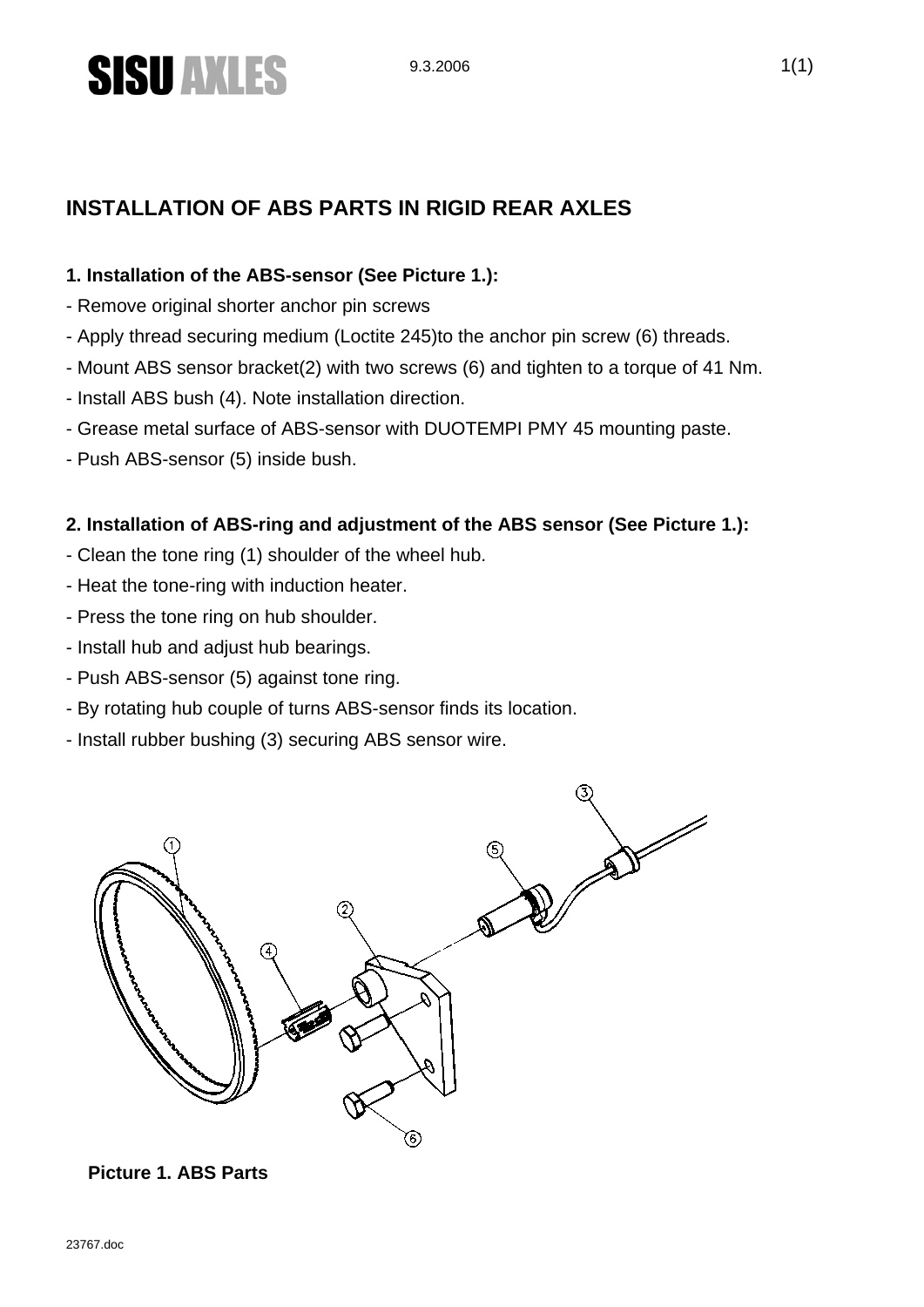## **SISU AXLES**



**Picture 2. Principle drawing of ABS sensor positioning and wire routing** 

Please see the following 4 photos showing the bracket mounting, wire routing and tone ring installed to the wheel hub.



Picture 3.



Picture 4.